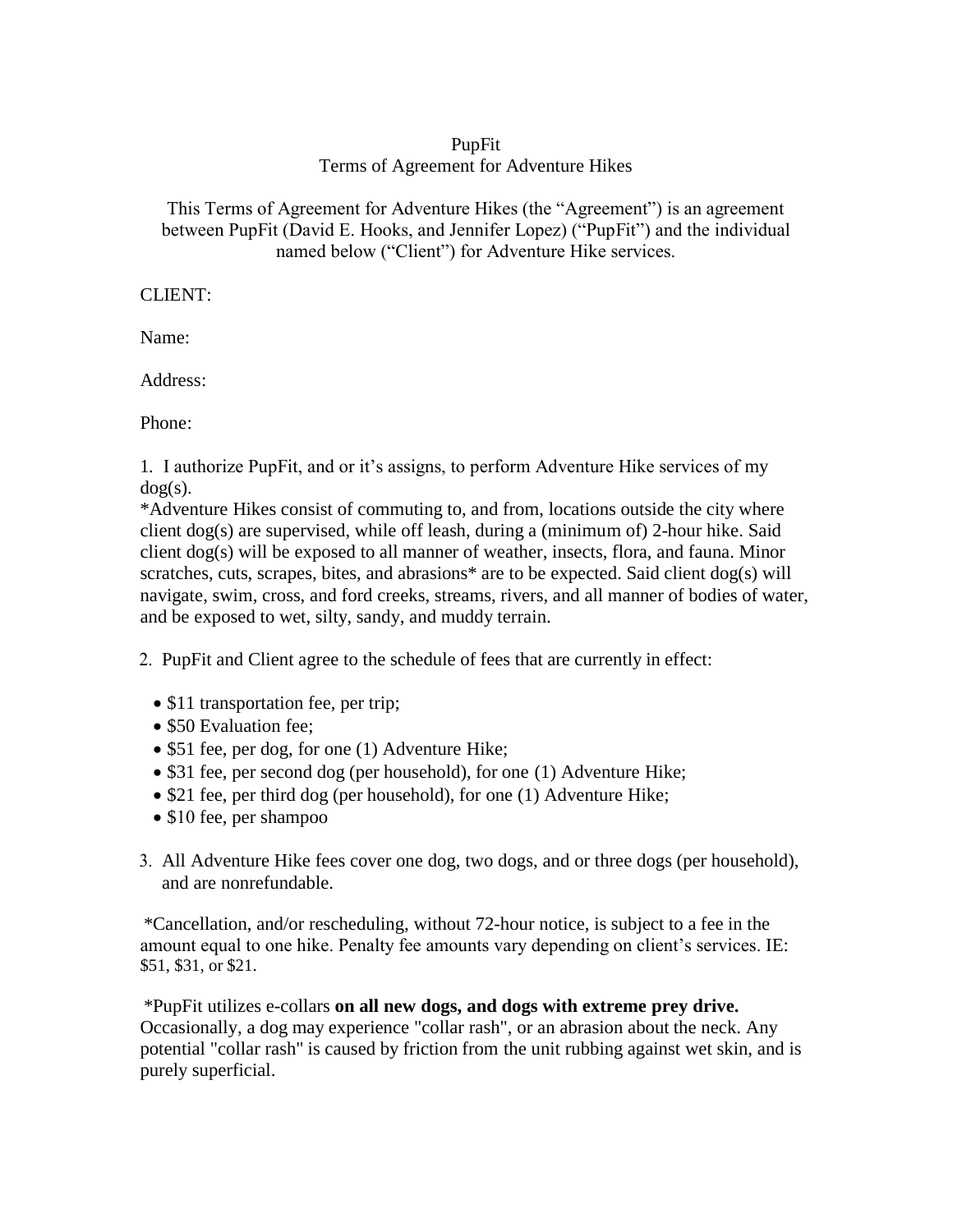### PupFit Terms of Agreement for Adventure Hikes

#### This is an agreement between PupFit (David E. Hooks, and Jennifer Lopez) and the individual named below ("client") for Adventure Hike services. (continued)

3. Client hereby attests and certifies to PupFit to the fact that all Client's dog(s) have all necessary and appropriate licenses and vaccinations required by the State of Texas, Harris County, the City of Houston, and are current according to the law. In addition, Client hereby attests and certifies to the fact that all Client dog(s) are currently on heartworm preventative (flea, and tick, where applicable).

(initial here)

4. Adventure Hikes services shall be performed by PupFit, and or it's assigns, during all assignments unless Client gives prior approval for other personnel to stand in (i.e.; in the event that Jennifer Lopez or David E. Hooks' has an illness, accident, or unavoidable delay).

5. Client authorizes PupFit, and or it's assigns, to obtain any veterinary/emergency veterinary care that may be necessary during the time spent with my dog(s). Client unconditionally accepts full financial responsibility for any and all veterinary/emergency veterinary care related to Client's dog(s). Client authorizes PupFit to utilize an alternative veterinarian in the event that Client's primary veterinarian is unavailable. Every effort will be made to notify the Client prior to obtaining emergency care.

6. Client unconditionally agrees to reimburse PupFit, and or it's assigns, for any and all additional fees for providing veterinary/emergency veterinary care.

7. PupFit agrees to provide the services stated in this Agreement in a good faith, reasonably reliable, caring, trustworthy manner. In consideration of these services and, as an express condition thereof, Client expressly waives and relinquishes any and all claims against PupFit, and or it's assigns, and agrees to hold harmless, except those arising from actual proven negligence by PupFit, and or it's assigns.

8. Client unconditionally agrees that PupFit, or any alternate personnel, will not be liable for the injury, illness, death, disappearance, or fines of any client(s) or dog(s) under it's care. Client agrees to indemnify and hold harmless PupFit, and or it's assigns, in the event of a claim of injury to the client(s) or  $\log(s)$  or caused by the client(s) or  $\log(s)$  or by any person.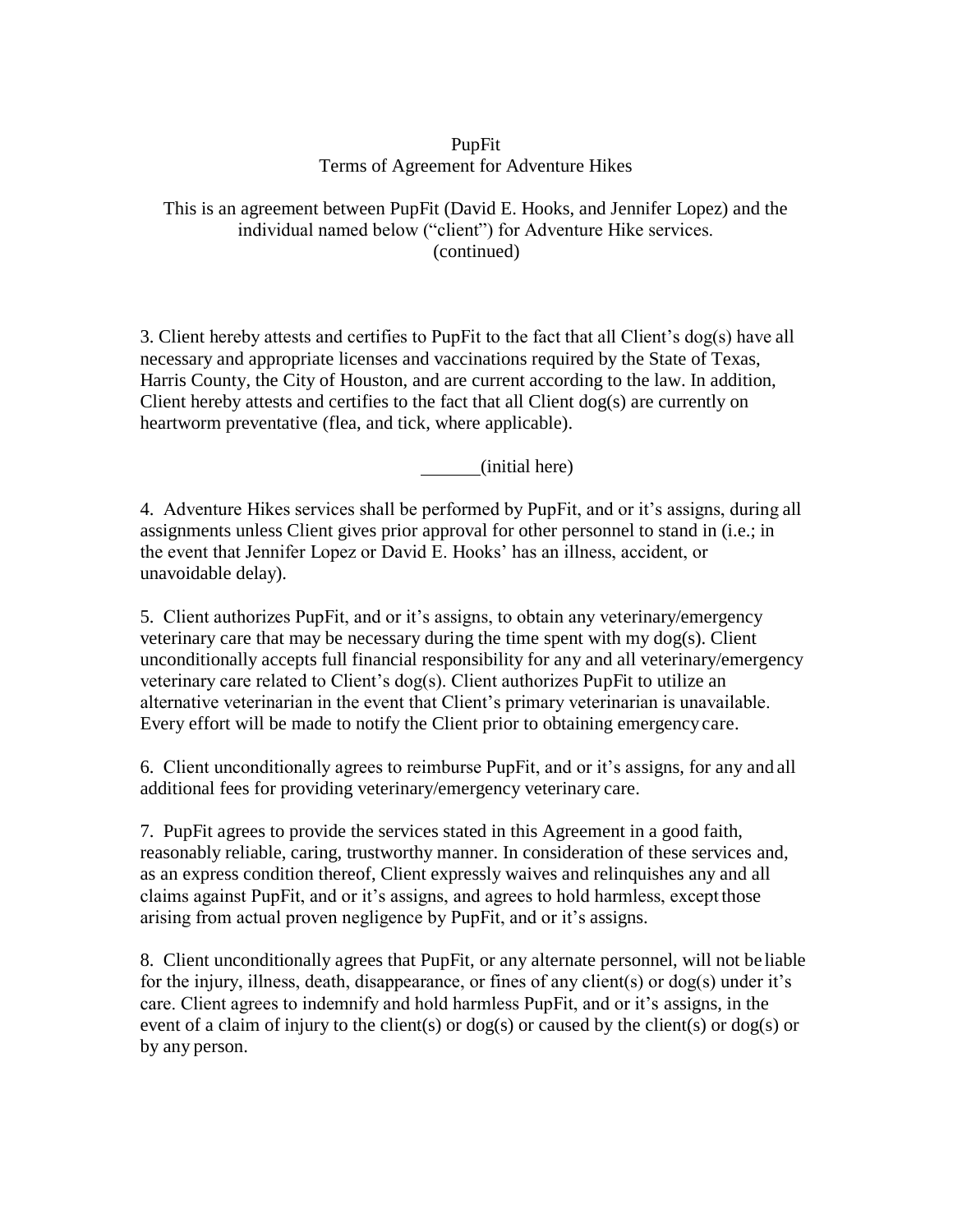#### PupFit Terms of Agreement for Adventure Hikes

### This is an agreement between PupFit (David E. Hooks, and Jennifer Lopez) and the individual named below ("client") for Adventure Hike services. (continued)

9. PupFit reserves the right to terminate this Agreement at any time, at its sole discretion; likewise, Client may terminate this Agreement at any time.

10. This Agreement will be governed by the laws of the State of Texas, without regard to its conflict of law's provisions. The parties irrevocably submit to the exclusive jurisdiction of the Federal and State courts of Texas located in the City of Houston, and the appellate courts thereof. If any provision of this Agreement shall be held by a court to be unenforceable, that provision shall be limited or eliminated to the minimum extent necessary so that this Agreement shall otherwise remain in full force and effect. The parties agree that no party shall be deemed to be the drafter of this Agreement and further that in the event that this Agreement is ever construed by a court of law, such court shall not construe this Agreement or any provision of this Agreement against any party as the drafter of the Agreement.

11. Client unconditionally agrees to authorize PupFit, and it's assigns, to photograph, and video, said Client dog(s), and to use said photographs, and video, in all marketing and social media applications.

The parties attest that each have read, understand, and agree to above terms of this Agreement.

Client:

Date:

PupFit (David E. Hooks, and Jennifer Lopez):

Date: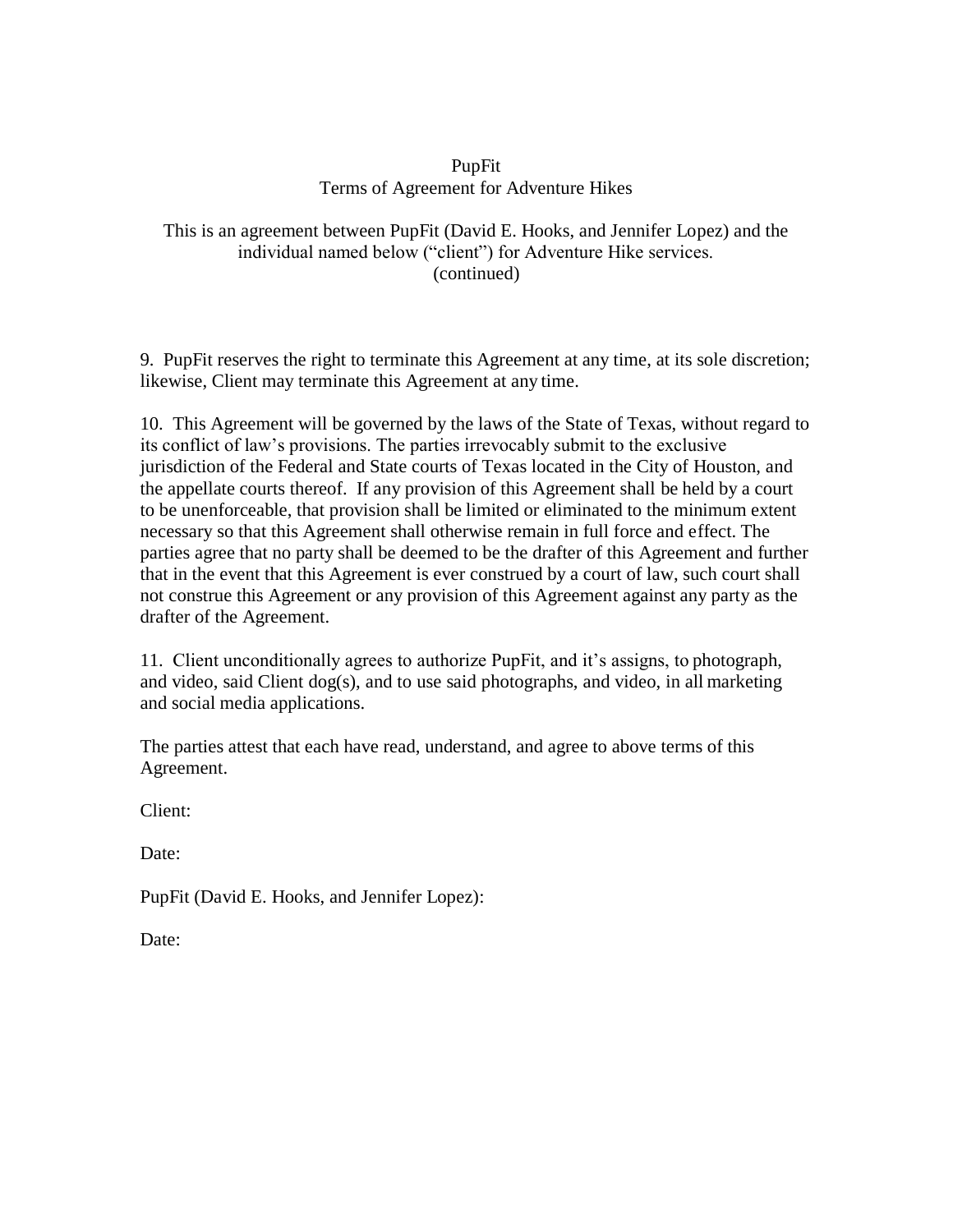## **TERMS OF SERVICE**

Client shall agree to all the conditions, releases, and terms of services, as set forth below.

#### **1. All Dogs will:**

- be current on Rabies, Distemper, Parvo and Bordetella vaccinations;
- be at least 6 months of age;
- be spayed or neutered;
- be in general good health;
- be non-aggressive toward other dogs and people;
- not resource guard (protective of toys);
- meet all county, and state, licensing/registration;
- have a collar that contains an identification tag bearing the dog's name, and owner's (or vet) current contact information.
- 2. **Media rights:** By using the services provided by PupFit, client shall agree to allow PupFit to use client dog's name, and any image or likeness of client dog(s), taken during our care. Client shall agree to release all rights to images of any form or format, for use, at any time, in any media, marketing, advertising, or promotional material. This provision is legally binding to client, all client successors, heirs, legal representatives, and assigns.
- 3. **Fees:** Client shall pay for all services by credit card, check, cash, or debit card. All payment is due by the Monday, following their completed hike, and before client completes their dog(s) next scheduled hike. All fees are nonrefundable. Client gives their expressed permission to company (PupFit) to charge any payment method client provided, for unpaid services, upon the date services were agreed to have been paid. Client further agrees to pay all collections costs, and all cost of any returned check, or challenged, credit card, or debit card charges.
- 4. **Cancellation and Reschedules:** If client provides a seventy-two (72) hour notice of cancellation/ reschedule, the client scheduled service(s) shall be reserved for a period of seven (7) days, unless other terms are agreed upon, in advance, by client and company (PupFit). If client fails to render a seventy-two (72) hours' notice of cancellation/reschedule, client will be charged 100%of the cost for the scheduled service(s).
- 5. **Reactive Dogs:** In consideration of all of our clients, dog(s) must not be reactive (exhibiting unacceptable behavior, IE: aggressive, on or off leash) and must pass PupFit's Evaluation process. If client dog(s) demonstrate poor social behavior, aggressiveness, or any other unwanted behaviors, at PupFit's sole discretion, client dog(s) may not be allowed to hike.
- 6. **Disclosure:** Client shall disclose any, and all, history of physical or mental conditions, including but not limited to medical concerns, or behavioral incidents, that, at PupFit's sole discretion, may affect, limit, or prevent client dog(s) ability to participate in our Adventure Hike services.
- 7. **Defamation:** Client agrees not to attack/criticize PupFit, its employees, assigns, associates, or partners, publicly or on public forums, blogs, social networks, at any time or subsequent to contract period. Similarly, client agrees not to seek advice on blogs, community groups, or social media in a way which brings bad name to the company, associate, or partner.